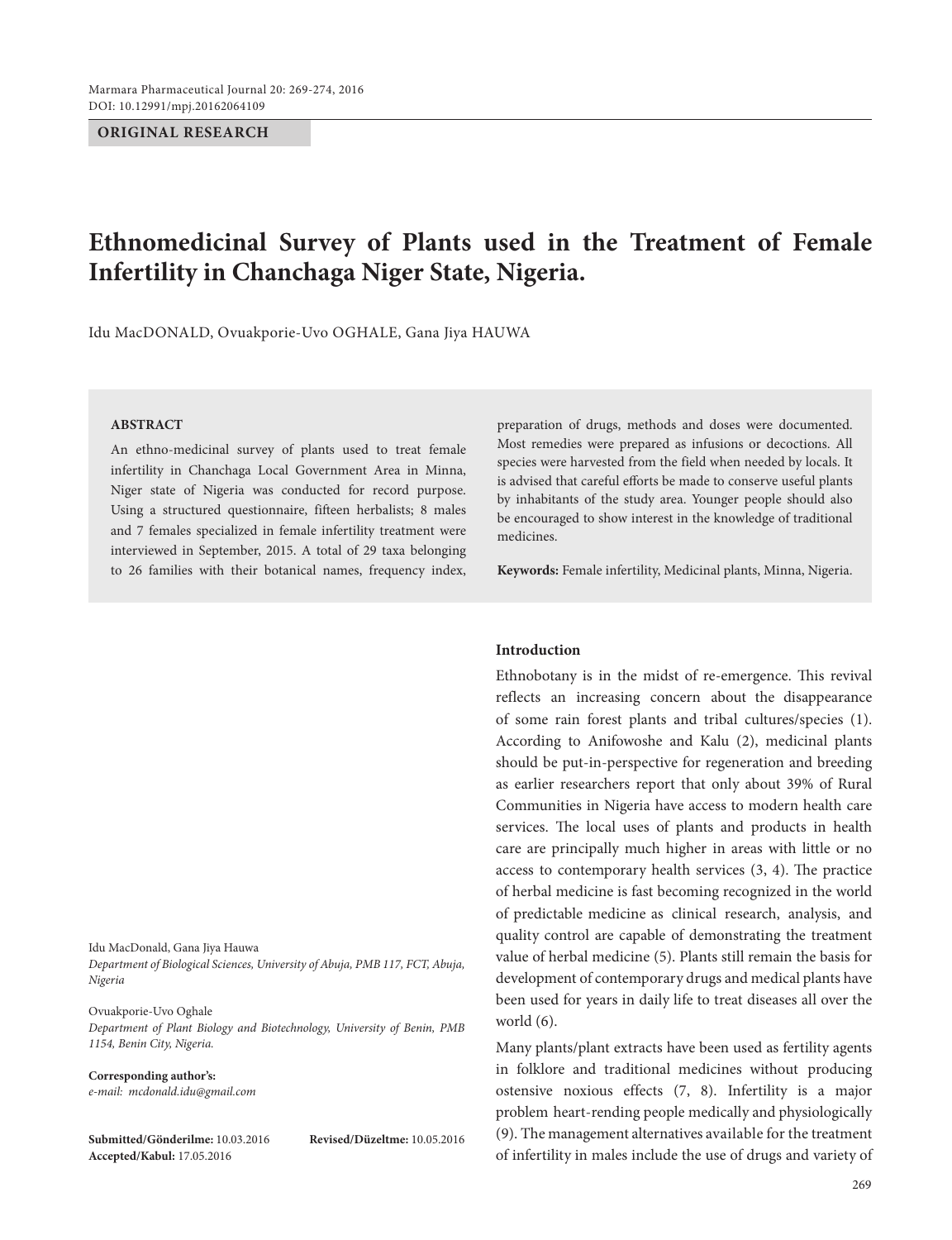surgical procedures (10). The gradual shift to herbal therapy makes the herbal practitioners lay claims to have cure to innumerable ailments including infertility, irrespective of ethnology of such diseases (11). A large number of plants have been tested throughout the world for the possible fertility properties (12). Some medicinal plants are extensively used as aphrodisiac to relieve sexual dysfunction, or as fertility enhancing agents. They provide a boost of nutritional value; improving sexual performance and libido (13, 14).

Female infertility affects an estimate of 48 million women with the premier incidence in South Asia, Sub-Saharan Africa/Middle East, and Central/Eastern Europe and Central Asia (15). In Nigeria, 60% of female diseases are infertilityrelated (16). This study was carried out to source information from herbal medicine practitioners specialized in handling female infertility among the people of Chanchaga Local Government Area in Minna, with a view of documenting them for possible chemical and biological screening of the identified plant in subsequent researches.

## **Materials and Methods**

#### **Study area**

This survey was carried out in Chanchaga Local Government Area in Minna, Niger State, Nigeria. Minna is the capital city of Niger State in west central Nigeria. This State lies between the latitude of 3.20' east and longitude 8' and 11.3' north. It is bordered to the north by Sokoto State, west by Kebbi State, south by Kogi and south-west by Kwara State. Kaduna and Federal Capital Territory border the State to both north-east and south-east respectively. 85% of the State's populace is into farming. Chanchaga is one of the twenty five local government areas of Niger state.



**Figure 1.** Map of Minna, Niger State in Nigeria.

**Data collection:** Ethno-medicinal data were obtained by oral interview of fifteen knowledgeable herbal practitioners; eight males and seven females in the study area using a structured questionnaire. Botanical names, common names, vernacular or local names of the various plant species, folk use and method of remedy preparation were chronicled.

**Plant identification:** Plant identification was partly carried out on the field using some texts useful for plant identification (17-19). All plants surveyed and collected were cross-checked Online to confirm their names and match their photographs. Voucher specimens of collected Plants were deposited and given voucher numbers in the University of Abuja herbarium.

#### **Data analysis:**

Information gathered from the structured questionnaires was tabulated and analyzed using descriptive statistics using Microsoft excel computer software package. The frequency index for each plant was calculated using the following formula: Frequency index  $= n/N \times 100$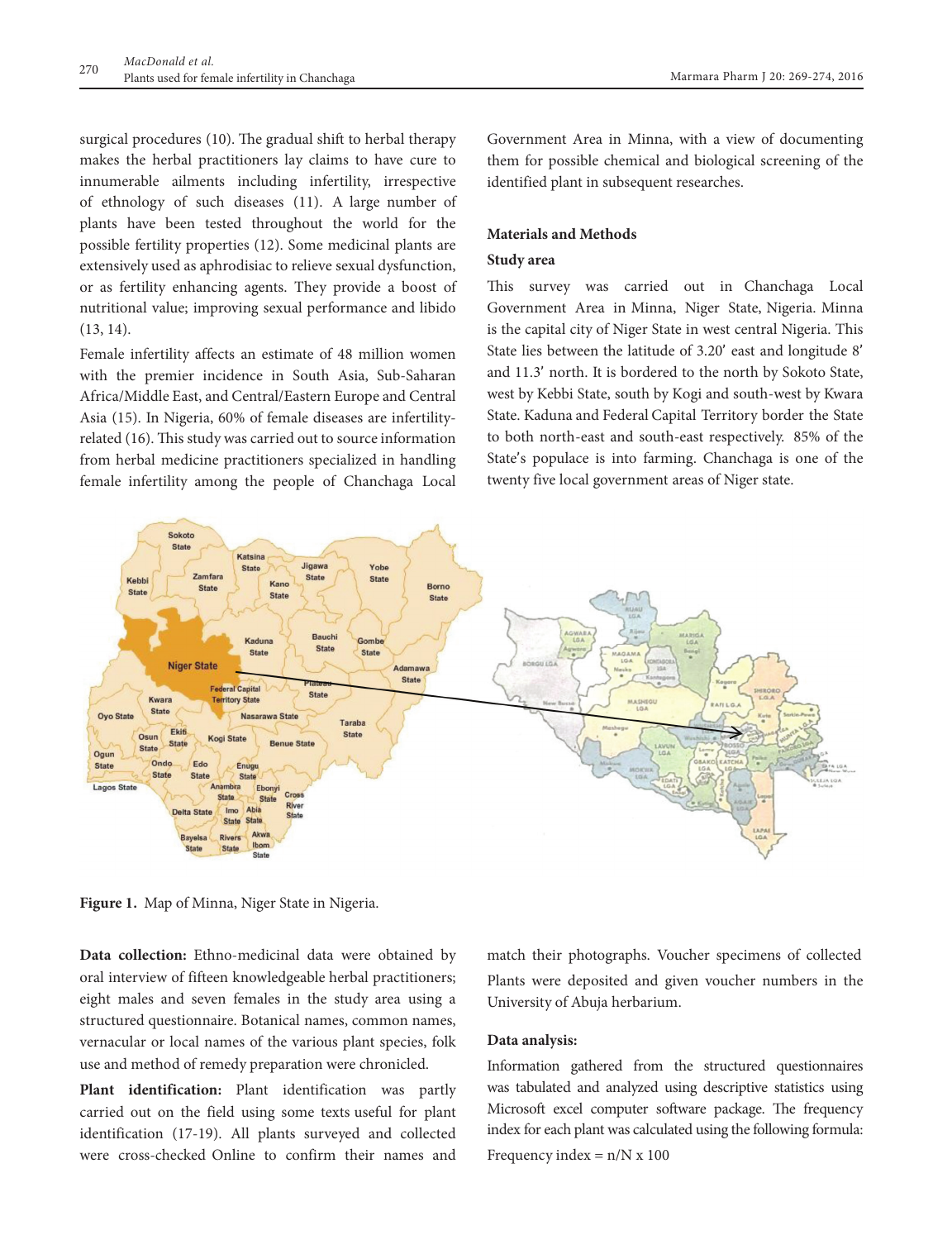Where, 'n' is total number of practitioners who listed a particular plant species and 'N' is total number of interviewed (female infertility inclined herbal) practitioners (20).

## **Result**

Findings from this survey are a compendium of medicinal plants used for handling female infertility in Minna, Niger State, Nigeria. A total of 29 taxa belonging to 26 families were identified for the treatment of female infertility as reported on Table 1.

**Table 1**. Medicinal plants used in the treatment of female infertility in Minna, Niger State.

| <b>Botanical name</b>                                    | Local name                          | Frequency<br>index |  |
|----------------------------------------------------------|-------------------------------------|--------------------|--|
| Aframomum melegueta K.                                   | Ose-orji(Y),                        | 80                 |  |
| (Zingiberaceae)                                          | Kumfa (H)                           |                    |  |
| Allium sativum L.                                        | Tafarunua(H)                        | 40                 |  |
| (Amaryllidaceae)                                         |                                     |                    |  |
| Annona senegalensis Pers.<br>(Annonaceae)                | Nungberechi(N),<br>Gwandaraj(H)     | 33.3               |  |
| Anogeissus leiocarpus                                    | Marike(H),                          | 46.7               |  |
| (DC) Guill & Perr.(<br>Annonaceae)                       | Shici(N)                            |                    |  |
| Capparis brassii DC.<br>(Capparaceae)                    | Gudai(H),<br>Ekanchi-<br>wuriagi(N) | 26.7               |  |
| Citrus aurantifolia<br>(Christm.) Swingle.<br>(Rutaceae) | Lemunoisami(H)                      | 53.3               |  |
| Corchorus olitorius L.                                   | Ewedu(Y),                           | 46.7               |  |
| (Malvaceae)                                              | ayoyo(N),<br>Ayoyo(H)               |                    |  |
| Cocos nucifera L.                                        | Kwakwa(H)                           | 66.7               |  |
| (Arecaceae)                                              |                                     |                    |  |
| Combretum apiculatum<br>Subsp. (Combretaceae)            | Farar geeza $(H)$ ,<br>Kukunci(N)   | 60                 |  |
| Croton penduliflorus                                     | Gasay (H),                          | 53.3               |  |
| Hutch. (Euphorbiaceae)                                   | Aworoso/<br>Awogba(Y)               |                    |  |
| Detarium microcarpum<br>Guill & Perr. (Fabaceae)         | Iyede (Y),Tura(H),<br>Gungoroci(N)  | 46.7               |  |

| Garcinia kola Heckel.<br>(Guttiferae)                         | Namijin goro(H),<br>Orogbo(Y)  | 60   |
|---------------------------------------------------------------|--------------------------------|------|
| Juglans regia L.                                              | Ukpa(Y),                       | 40   |
| (Juglandaceae)<br>Khaya senegalensis (Desr.)                  | Rimin sauri(H),                | 60   |
| A Juss. (Meliaceae)                                           | Wuci(N)                        |      |
| Mangifera indica L.<br>(Anacardiaceae)                        | Mangwaro(H),<br>mangoro(Y)     | 33.3 |
| Momordica charantia L.<br>(Cucurbitaceae)                     | Daddaagu (H),<br>Ejinrin (Y)   | 40   |
| Moringa oleifera Lam.<br>(Moringaceae)                        | Jogale (H)                     | 46.7 |
| Newbouldia laevis<br>(P.Beauv) (Bignoniaceae)                 | Dinberechiamille<br>(N),       | 100  |
|                                                               | Aduruku (H)                    |      |
| Nicotiana tabacum L.<br>(Solanaceae)                          | Taba(H)                        | 46.7 |
| Sarcocephalus latifolius<br>(Sm) E.A. Bruce<br>(Combretaceae) | Gbashi(N),<br>Tatashiya(H)     | 40   |
| Sesamum indicum L.<br>(Pedaliaceae)                           | Ridi(H), eluru(Y)              | 40   |
| Syzygium aromaticum<br>(L.) Merrill & Perry<br>(Myrtaceae)    | Konafuru(Y)                    | 80   |
| Sorghum bicolor L.<br>Moench (Poaceae)                        | Karadafi(H)                    | 66.7 |
| Parsnars spp.<br>(Caesalpinaceae)                             | $A \text{beere}(Y)$            | 20   |
| Parinari polyandra Benth.<br>(Chrysobalanaceae)               | Gwanjan kusa(H)<br>Abaddima(N) | 13.3 |
| Terminalia avicennioides<br>Guill & Perr.<br>(Combretaceae)   | Kpace(H),<br>Baushe(H)         | 33.3 |
| Tetrapleura tetraptera<br>(Schum & Thonn.)                    | Aidan(Y),                      | 46.7 |
| (Mimosaceae)                                                  | Wuyan giwa (H),                |      |
|                                                               | arida (N)                      |      |
| Vitellaria paradoxa<br>Gaertn. F (Sapotaceae)                 | Kadanya(H),                    | 73.3 |
| Vernonia amygdalina Del.<br>(Asteraceae)                      | Tsula(N),<br>Shiwaka(H)        | 66.7 |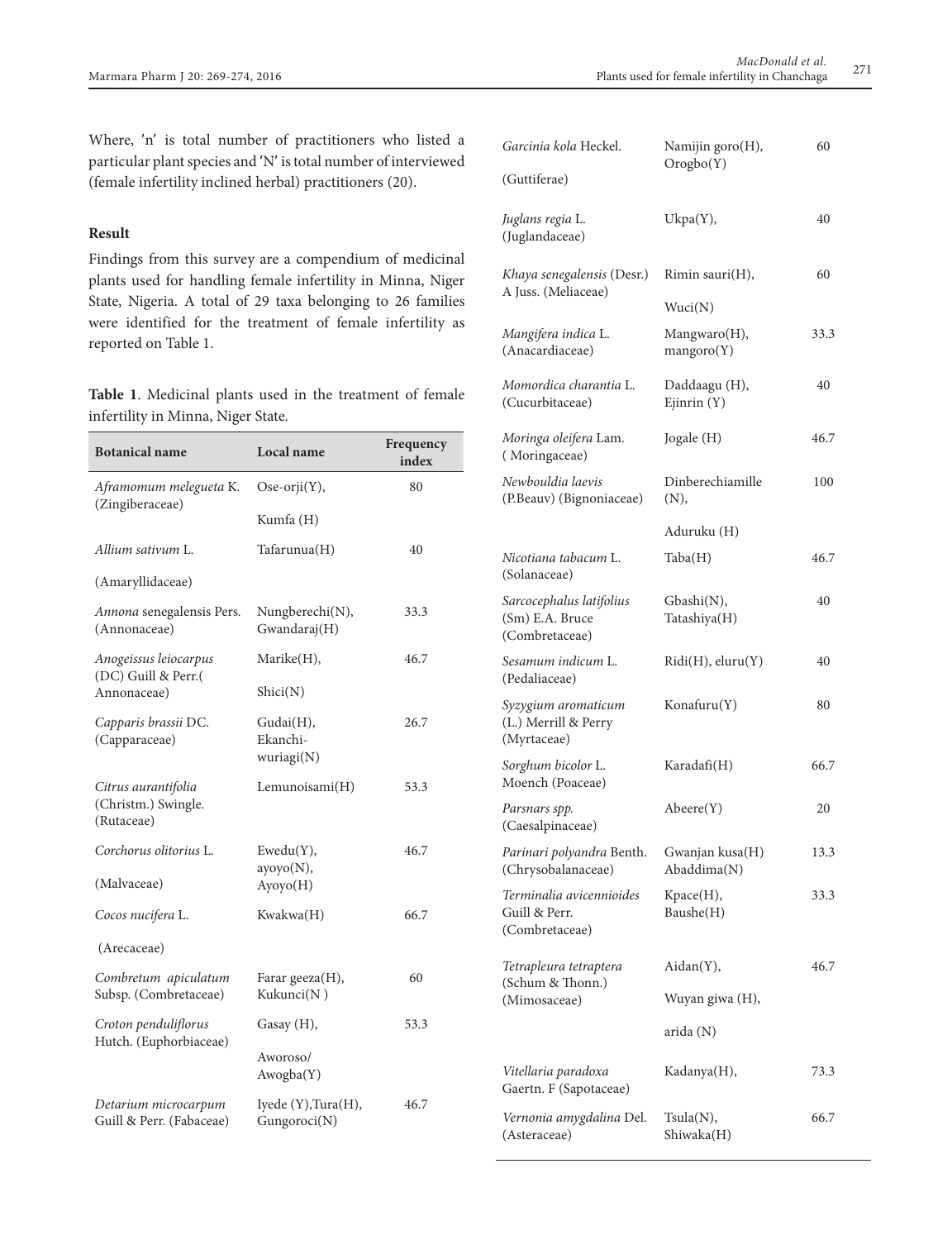Observation from this work also showed that the herbalists in the knowledge of herbal treatment for female infertility were aged 40 and above. Table 2 shows the basic six recipes (plants/ combination of plants) used in the treatment of female infertility, the plant parts used for preparing the recipes, the modes of preparation and usage of these recipes

**Table 2.** Preparation of Various Remedies/ Recipes for Handling Infertility in Minna, Niger State.

| Recipes | <b>Plants/Plant</b><br>combinations<br>(Botanical<br>names)                                                                                                | Plant<br>parts<br>used                                     | Mode of<br>preparation<br>and usage                                                                                                   | <b>Dosages</b>                                                                                |
|---------|------------------------------------------------------------------------------------------------------------------------------------------------------------|------------------------------------------------------------|---------------------------------------------------------------------------------------------------------------------------------------|-----------------------------------------------------------------------------------------------|
| A       | <i>Tetrapleura</i><br>tetraptera,<br>Mangifera<br>indica L.,<br>Syzygium<br>aromaticum,<br>Allium<br>sativum,<br>Sorghum<br>bicolor, Khaya<br>senegalensis | Seeds,<br>bark,<br>seed,<br>bulbs,<br>straw<br>and<br>bark | Decoction;<br>The plant<br>materials<br>are boiled<br>together in<br>2 Liter of<br>clean water<br>for 1 hour                          | The cooled<br>solution<br>drunk: 250<br>ml is taken<br>morning<br>and evening<br>for 2 weeks. |
| B       | Vernonia<br>amygdalina,<br>Citrus<br>aurantifolia                                                                                                          | Leaves,<br>juice<br>from<br>fruit                          | Infusion;<br>Squash<br>the leaf of<br>Vernonia<br>amygdalina<br>with the<br>juice from<br>Citrus spp.<br>and separate<br>the extract. | One glass<br>cup of the<br>preparation<br>daily for 2<br>weeks.                               |
| C       | Momordica<br>charantia                                                                                                                                     | Leaves<br>and<br>fruits                                    | Infusion;<br>Extract<br>macerated<br>from fresh<br>Leaves and<br>Fruit                                                                | One tea<br>spoonful to<br>be taken 3<br>times daily<br>for 1 month.                           |
| D       | Combretum<br>apiculatum,<br>Sarcocephalus                                                                                                                  | Roots,<br>roots                                            | Decoction;<br>Wash roots                                                                                                              | One glass<br>cup is taken<br>every                                                            |

|   | Latifolius                                                           |                                             | properly to<br>avoid dirt,<br>Boil the two<br>plant parts<br>together with<br>clean water for<br>30 minutes                                                  | morning<br>for 2<br>weeks.                                                                                 |
|---|----------------------------------------------------------------------|---------------------------------------------|--------------------------------------------------------------------------------------------------------------------------------------------------------------|------------------------------------------------------------------------------------------------------------|
| E | Parsnars<br>spp., Croton<br>penduliflorus,<br>Citrus<br>aurantifolia | Seeds,<br>seeds,<br>juice<br>from<br>fruits | 3 pieces<br>of Abeere<br>crushed and<br>mix with lime.<br>3 pieces of<br>Aworoso seed,<br>crushed soak<br>for 3-4 hrs in<br>water or mix<br>with pap.        | Dosage:<br>One tea<br>spoonful is<br>taken after<br>meal for 1<br>week.                                    |
| F | Garcinia kola,<br>Sesamum<br>indicum                                 | Seeds,<br>seeds                             | Infusion:<br>Garcinia<br>kola (seed) is<br>crushed and<br>tincture made<br>with gin or<br>fresh palm<br>wine. The<br>Sesamum<br><i>indicum</i> are<br>eaten. | Two shot<br>thrice<br>daily,<br>Sesamum<br>indicum 2<br>or 3 pieces<br>eaten twice<br>daily for 7<br>days. |
| G | Citrus<br>aurantifolia                                               | Juice from<br>fruits                        | Lime juice<br>is mixed<br>with honey.                                                                                                                        | Taken twice<br>daily for<br>two weeks.                                                                     |

This study reports 29 taxa used in the management of female infertility in Chanchaga Local Government Area in Minna, Niger State. The most cited family was Combretaceae and the species were *Combretum apiculatum* (60%), *Sarcocephalus latifolius* (40%) and *Terminalia avicennioides*  (33.3%). In previous findings, decoctions of *Combretum apiculatum* leaves have been reported useful as an enema to relieve stomach disorders and to treat conjunctivitis (21). *Newbuoldia laevis* commonly referred to as 'Tree of life' is a multi-useful plant. In this study, all

15 herbal practitioners interviewed use its leaves in preparing recipes for female infertility remedies (100%) (Table1). A decoction of *Newbuoldia laevis* roots in synergy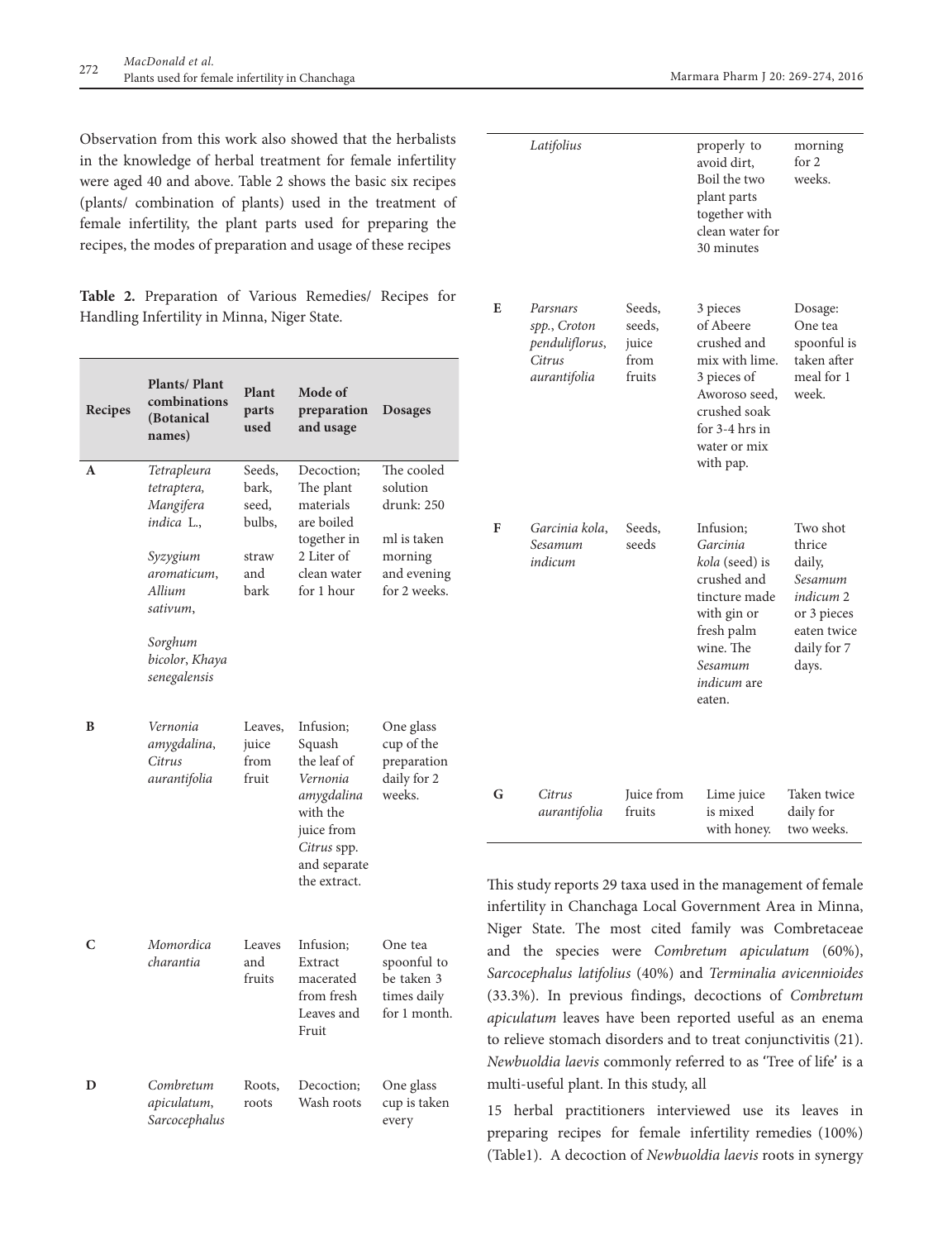with the roots of *Alstonia boonei*, *Jatropha curcas* are used to treat epilepsy (22). The stem bark with clay and red pepper is also used against pneumonia, fever, cold and cough (23).

The difference in species richness, diversity, abundance and similarity of species across communities is indicative of varying levels of awareness and knowledge of the plants medicinal use. This statement corroborates with findings in this study. Modernization has impacted deleteriously on the conservation of traditional knowledge on herbal remedies hence, most indigenous information are lost (24). Moreover, deaths of aged traditional healers have contributed to the observed decline in knowledge of traditional treatment for many diseases of man (25).

All 29 taxa found useful in traditional management of female infertility in Chanchaga LGA are often harvested from the wild without control. This practice corroborates with research report of Soladoye *et al*., (26) who stressed on the need to introduce controlled access to the collection of useful plant species from the wild. To this end, urgent conservation measures must be taken to obviate degradation of the ecosystems where these medicinal plants thrive naturally. From information gathered from the questionnaires, seeds and leaves were the most plant parts used in handling female infertility. The fifteen respondents consisted of 8 males and 7 females between the ages of 40-50 years old. This tells

## **Nijerya'nın Nijer eyaletinde bulunan Chanchaga bölgesinde, kadınlarda kısırlık tedavisi için kullanılan bitkiler üzerinde etno-medisinal bir araştırma**

### **ÖZ**

Nijerya'nın Nijer eyaletinde bulunan Minna yöresi Chanchaga yerel yönetimler bölgesinde, kadınlarda kısırlık için kullanılan bitkilerin kayıt altına alınması amacıyla bir etno-medisinal araştırma gerçekleştirilmiştir. Bu amaçla yapılandırılmış anket formları kullanılarak, kadınlardaki kısırlığın tedavisinde deneyimli,7'si erkek ve 8'i kadın olmak üzere toplamda 15 aktar ile görüşülmüştür. Toplamda 26 familyaya ait 29 taksonun

#### **REFERENCES**

- [1] Soladoye MO, Chukwuma EC, Owa FP. An 'Avalanche' of Plant Species for the Traditional Cure of *Diabetes mellitus* in South-Western Nigeria. J Nat Prod Plant Res 2012; 2:60-72.
- [2] Anifowoshe EI, Kalu C. Ethnomedical Uses of Plants among the Ekitis in Irepodun/Ifelodun Local Government Area, Ekiti State. J Tropical Agric Res 2003; 6:69-73.
- [3] Saeed M, Arshad M, Ahmad E, Ishaque M. Ethnophytotherapies for the Treatment of Various Diseases by the Local People of Selected Areas of N. W. F. P. Pakistan J Biol Sci 2004; 7:1104-8.

that the younger generations need to show more interest in ethno-medicinal practices as earlier advocated by Sani and Aliyu (27) and Monali *et al*. (28). From Table 2, we see that all except recipes C and G are a combination of more than one plant working synergistically to produce their said biological effect; a phenomenon supported by the research report of Aqil *et al*. (29) and Akil Hossain *et al*. (30).

This study in summary has provided a record of plants used in handling female infertility by the indigenes of Chanchaga LGA in Minna. The documentation and publication of these findings will ensure the preservation of indigenous knowledge and use of these medicinal plants. The subject matter of conservation cannot be down-played. Thus, useful plants should be cultivated by all means by indigenes of various localities where their therapeutic uses are harnessed to ensure sustainable use.

## **Conclusion**

Female infertility is a home-breaker in many countries of the world including Nigeria. It is eminent to seek solution to female infertility all ways possible including herbal approach. Plants documented should be further researched to confirm the claims of herbal practitioners in this study. Much emphasis may be placed on the plants with higher frequency index.

botanik adları, yerel adları, frekans indisi, ilaçların hazırlanışı, yöntemleri ve dozları kaydedilmiştir. Çoğu ilaçlar, infüzyon veya dekoksiyonları olarak hazırlanmaktadır. Bütün türler, yerliler tarafından ihtiyaç duyulduğunda araziden toplanmaktadır. Faydalı bitkilerin toplanması sırasında korunması için dikkat ve gayret gösterilmesi gerektiği konusunda yerli halka tavsiyede bulunulmuştur. Genç insanlar, geleneksel ilaçlarla ilgili bilgilere itibar etmeleri için teşvik edilmelidirler.

**Anahtar kelimeler:** Kadın kısırlığı, tıbbi bitkiler, Minna, Nijerya.

- [4] Idu M, Erhabor JO, Ovuakporie-Uvo O. Am J Ethnomed 2014; 1:072-088.
- [5] Soladoye MO, Chukwuma EC, Sulaiman OM, Feyisola RT. Ethnobotanical Survey of Plants Used in the Traditional Treatment of Female Infertility in Southwestern Nigeria. Ethnobot Res Appl 2014;12: 081-090.
- [6] Ates DA, Erdogrul OT. Antimicrobial Activities of Various Medicinal and Commercial Plant Extracts. Turk J Bio 2003; 27: 157-62.
- [7] Sharma JD, Sharma L, Yadav P. Antifertility Efficacy of